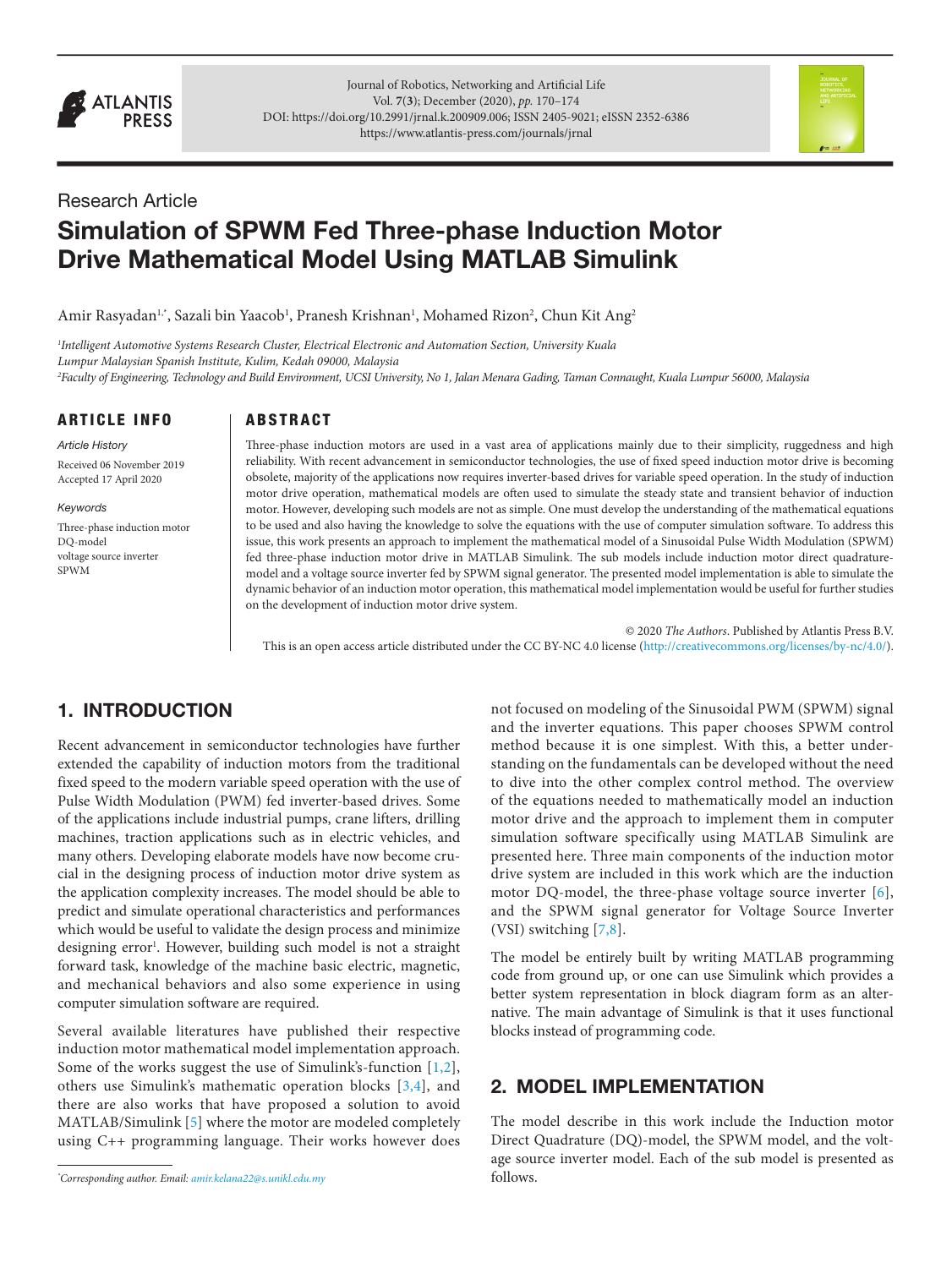# 2.1. Induction Motor Direct Quadrature-Model

This is the very first step of modeling an induction motor, it involves reference frame transformation of the three-phase supply  $(V_a, V_b, V_c)$  voltage into two-phase voltage [[9,](#page-3-8)[10\]](#page-3-9). To simplify later implementation in Simulink, it is convenient to first transform the three-phase voltage using Eq.  $(1)$  into a two-phase voltage in stationary reference frame  $(V_d, V_s)$ , then from the stationary reference frame to the arbitrary reference frame using [Eq. \(2\)](#page-1-1).

$$
\begin{bmatrix} \nu_{qs}^{s} \\ \nu_{ds}^{s} \end{bmatrix} = \frac{2}{3} \begin{bmatrix} 1 & -\frac{1}{2} & -\frac{1}{2} \\ 0 & -\frac{\sqrt{3}}{2} & \frac{\sqrt{3}}{2} \end{bmatrix} \begin{bmatrix} \nu_{as} \\ \nu_{bs} \\ \nu_{cs} \end{bmatrix}
$$
 (1)

<span id="page-1-1"></span><span id="page-1-0"></span>
$$
\begin{bmatrix} v_{qs} \\ v_{ds} \end{bmatrix} = \begin{bmatrix} \cos \theta & -\sin \theta \\ \sin \theta & \cos \theta \end{bmatrix} \begin{bmatrix} v_{qs}^s \\ v_{ds}^s \end{bmatrix}
$$
 (2)

The DQ model can be then be calculated once  $v_{ds}$  and  $v_{gs}$  are obtained. Implementations of the DQ-model are divided into three parts as follows.

#### *2.1.1. Flux linkages*

The first set of equations to be solve part is on the flux linkage as defined in Eqs.  $(3)-(6)$ :

<span id="page-1-2"></span>
$$
\frac{dF_{qs}}{dt} = \omega_b \left[ \upsilon_{qs} - \frac{\omega}{\omega_b} F_{ds} + \frac{R_s}{x_{ls}} \left( \frac{x_{ml}^*}{x_{lr}} F_{qr} + \left( \frac{x_{ml}^*}{x_{ls}} - 1 \right) F_{qs} \right) \right]
$$
(3)

$$
\frac{dF_{qs}}{dt} = \omega_b \left[ \upsilon_{ds} - \frac{\omega}{\omega_b} F_{qs} + \frac{R_s}{x_{ls}} \left( \frac{x_{ml}^*}{x_{lr}} F_{dr} + \left( \frac{x_{ml}^*}{x_{ls}} - 1 \right) F_{ds} \right) \right]
$$
(4)

$$
\frac{dF_{ar}}{dt} = \omega_b \left[ 0 - \frac{(\omega_c - \omega_r)}{\omega_b} F_{ar} + \frac{R_r}{x_h} \left( \frac{\dot{x_{ml}}}{x_s} F_{qs} + \left( \frac{\dot{x_{ml}}}{x_h} - 1 \right) F_{ar} \right) \right]
$$
(5)

<span id="page-1-3"></span>
$$
\frac{dF_{dr}}{dt} = \omega_b \left[ 0 - \frac{(\omega_c - \omega_r)}{\omega_b} F_{qr} + \frac{R_r}{x_h} \left( \frac{x_{ml}^*}{x_{ls}} F_{ds} + \left( \frac{x_{ml}^*}{x_{ls}} - 1 \right) F_{dr} \right) \right]
$$
(6)

where:

- $\omega_{\!b}$  : Motor angular base frequency
- $\omega_{\!e}$  : Electrical supply angular frequency
- $\omega$ <sub>r</sub>: Rotor angular frequency (rad/s)
- $v_{a}$ ,  $v_{d}$  : Stator voltages (V) of *q* and *d*-axis
- $v_q$ ,  $v_q$ : Rotor voltages (V) of *q* and *d*-axis

#### *2.1.2. Magnetizing flux*

The second part calculates the magnetizing flux with the equation shown by Eqs.  $(7)$  and  $(8)$ :

<span id="page-1-4"></span>
$$
F_{mq} = x_{ml} \left[ \frac{F_{qs}}{x_{ls}} + \frac{F_{qr}}{x_{lr}} \right] \tag{7}
$$

<span id="page-1-5"></span>
$$
F_{md} = x_{ml} \left[ \frac{F_{ds}}{x_{ls}} + \frac{F_{dr}}{x_{lr}} \right]
$$
 (8)

<span id="page-1-10"></span><span id="page-1-9"></span>
$$
x_{ml} = \frac{1}{\left[\frac{1}{x_m} + \frac{1}{x_{ls}} + \frac{1}{x_{lr}}\right]}
$$
(9)

From there, the stator and rotor current (*A*) in the arbitrary reference frame can be solved as follows.

$$
i_{qs} = \frac{1}{x_{ls}} (F_{qs} - F_{mq})
$$
\n(10)

$$
i_{ds} = \frac{1}{x_{ls}} (F_{ds} - F_{md})
$$
\n(11)

where:

 $i_{qs}$ ,  $i_{ds}$ : stator current (*A*) of quadrature and direct axis

 $x_{i}$ : leakage reactance ( $\Omega$ ) of stator

 $F_{a}$ ,  $F_{d}$  : stator flux linkage (Wb-t) of quadrature and direct axis

# *2.1.3. Electromagnetic torque and rotor speed*

The final set of equations calculate the electromagnetic torque  $T_e$  (Nm) and rotor speed  $\omega_r$  (rad/s) outputs as shown in [Eqs. \(12\)](#page-1-6) and [\(13\)](#page-1-7).

<span id="page-1-6"></span>
$$
T_e = \frac{3}{2} \left( \frac{p}{2} \right) \frac{1}{\omega_b} (F_{ds} i_{qs} - F_{qs} i_{ds})
$$
 (12)

<span id="page-1-7"></span>
$$
\frac{d\omega_r}{dt} = \frac{p}{2J}(T_e - T_l) \tag{13}
$$

where  $p$  is the number of poles,  $J(Kg/m^2)$  is the moment of inertia and  $T_l$  (Nm) is the input load torque.

#### 2.2. Sinusoidal Pulse Width Modulation

Three-phase VSI is typically made up of six power switches that requires proper switching sequence to transform the DC voltage supply into a variable frequency three-phase PWM voltage output. As mentioned, the SPWM is used in this work. To model the three-phase SPWM switching signals, three sinusoidal reference signals which are set 120° phase apart from each other;  $V_{refn}$ where *n* represents the three phase *a*, *b*, *c*, the signals are then compared with a high frequency triangular signal  $\boldsymbol{V}_{r^*}$  The changing of the reference signal frequency  $f_{ref}$  changes the inverter frequency which then changes the speed of the induction motor [11]. Hence, this relation provides a simple control over the speed of induction motor. However, to produce the varying frequency reference signal, the standard sine function as shown in Eq.  $(14)$ is not applicable.

<span id="page-1-11"></span><span id="page-1-8"></span>
$$
v_{\text{refn}}(t) = \sin(2\pi * f_{\text{ref}} * t) \tag{14}
$$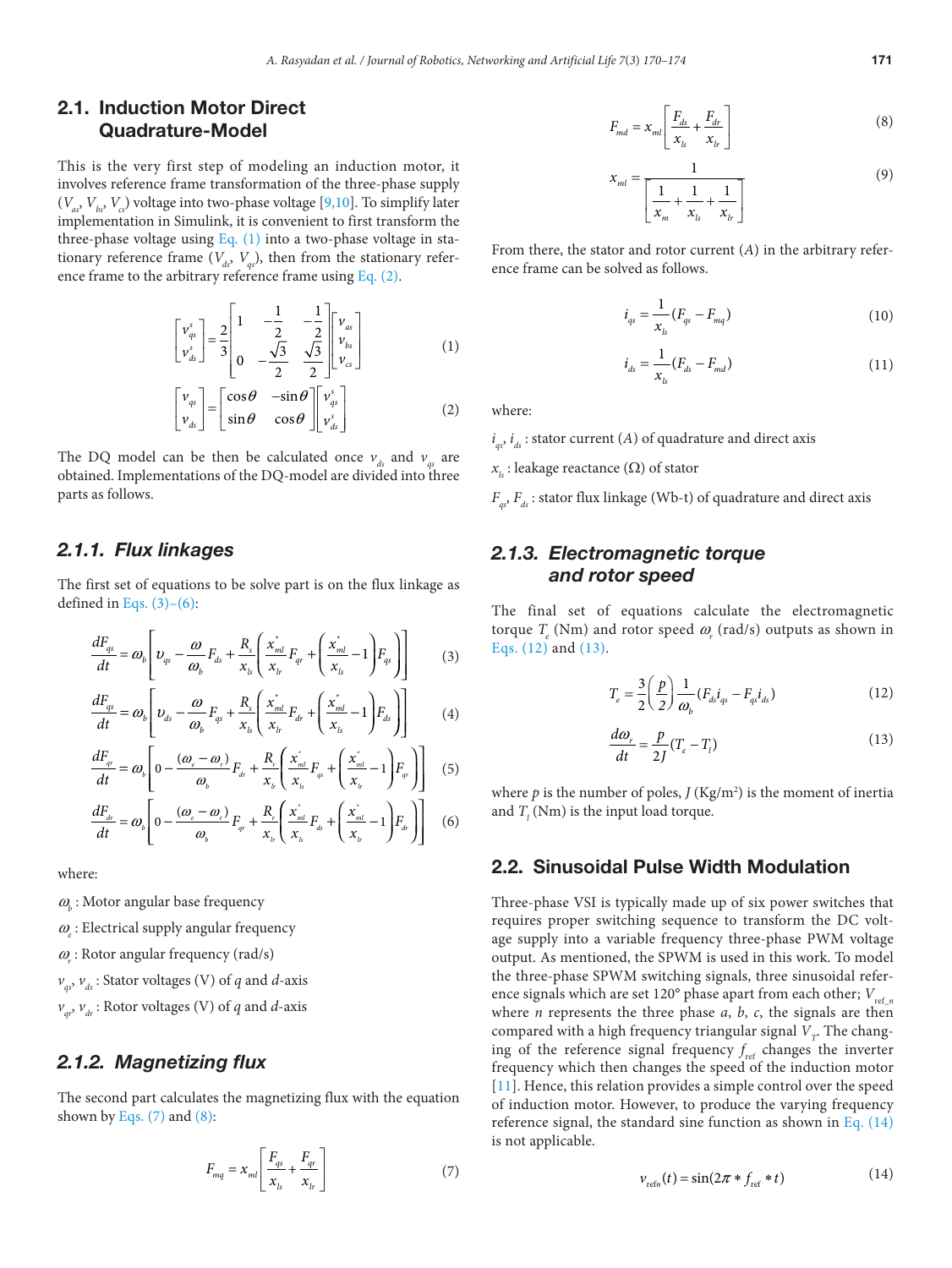Since the sin function takes argument of angles, simply changing *f* ref by time will not produce a smooth frequency transition, jitter will be seen in the output as the results of jumping phase from one point of the waveform. To solve this issue, the use of phase accumulator is proposed with the [Eq. \(15\)](#page-2-0) described below:

<span id="page-2-0"></span>
$$
v_{refn}(t) = \sin(2\pi * \int_{ref}(t)dt)
$$
\n(15)

The phase accumulator can be built using the Backward Euler Method with [Eq. \(16\)](#page-2-1) and modeled using Simulink's User-Defined Function block.

<span id="page-2-1"></span>
$$
v_{\text{refn}}[n] = \sin(2\pi * ((V_{\text{refn}}[k-1]) + ((t[k]) - t[k-1]) * f_{\text{ref}}[n])) \quad (16)
$$

The  $f_{\text{ref}}$  can now be varied as intended, even in discontinuous ways, the phase will still change smoothly by time, producing a continuous variable frequency sinusoid.

### 2.3. Voltage Source Inverter

One way of modeling a three-phase inverter is described by Bose in his book [\[6\]](#page-3-5) based on the relation of phase voltages and pole voltages as in Eqs.  $(17)-(19)$ .

<span id="page-2-2"></span>
$$
\nu_{an} = \frac{2}{3} \nu_{ao} - \frac{1}{3} \nu_{bo} - \frac{1}{3} \nu_{co}
$$
 (17)

$$
\nu_{bn} = \frac{2}{3} \nu_{bo} - \frac{1}{3} \nu_{ao} - \frac{1}{3} \nu_{co}
$$
 (18)

$$
\nu_{cn} = \frac{2}{3} \nu_{co} - \frac{1}{3} \nu_{ao} - \frac{1}{3} \nu_{bo}
$$
 (19)

where:

 $v_{av}$ ,  $v_{av}$ ,  $v_{cr}$ : Phase voltages

 $v_{\alpha}$ ,  $v_{\beta}$ ,  $v_{\gamma}$  : Pole voltages

With the voltage source inverter mathematical model is implemented, all the components required are completed and simulation can be run.

To validate the mathematical model implementation, the results of the model described in [Section 2](#page-0-0) is compared with the Simulink's preset asynchronous machine drive which is already built and made available by MATLAB in its Simulink library. During simulation, both the mathematical and the Simulink's preset model use the same 5 Hp motor with parameters as shown in [Table 1](#page-2-3).

The results of both models output are presented in the next section.

<span id="page-2-3"></span>**Table 1** | Induction motor parameter for mathematical modeling

| Parameter              | Abbreviation | Value     | Unit            |
|------------------------|--------------|-----------|-----------------|
| Rotor resistance       | Rr           | 1.083     | Ohm             |
| Stator resistance      | Rs           | 1.115     | Ohm             |
| Rotor inductance       | Lr           | 5.974E-03 | Henry (H)       |
| Stator inductance      | Ls           | 5.974E-03 | Henry $(H)$     |
| Magnetizing inductance | Lm           | 0.2037    | Henry $(H)$     |
| No. of poles           | P            | 4         |                 |
| Moment of inertia      |              | 0.02      | $\text{kg/m}^2$ |



<span id="page-2-4"></span>Figure 1 | Side by side Mathematical and Simulink's preset model comparison of (a) load torque applied, (b) rotor speed, (c) phase currents, (d) electromagnetic torque.

# 3. RESULTS

The induction rotor speed, phase current, and electromagnetic torque response are as presented in [Figure 1](#page-2-4) showing side-by-side comparison of the mathematical model and the Simulink's preset model outputs with the applied load torque profile.

From the results shown, the mathematical model and the Simulink's preset model yield similar response behavior. During starting, transient conditions are observed before the motors got into a steady state condition at time 0.3 s. When the load torque is increased from 7 to 28 Nm, both the model responds with decrease in rotor speed, increase in phase currents amplitude, and increase electromagnetic torque, transient region can also be observed whenever load torque change occurred before getting back into steady state condition.

# 4. CONCLUSION

This work has presented an approach to implement an SPWM fed three-phase induction motor drive. The model was built in Simulink entirely based on the equations described in [Section 2](#page-0-0). The implementation process is also presented in a step-by-step approach so that the work can be easily followed. The results produced by this model have shown similar behavior to that of Simulink's preset induction motor drive model, which validates that the mathematical model implementation is working as expected. This model implementation would be useful for future development of induction motor drive systems.

### **NOTE**

The complete Simulink model implementation described in this paper can be referred at MATLAB Central File Exchange: https:// www.mathworks.com/matlabcentral/fileexchange/73260-dqmodel-of-3-phase-induction-motor-drive.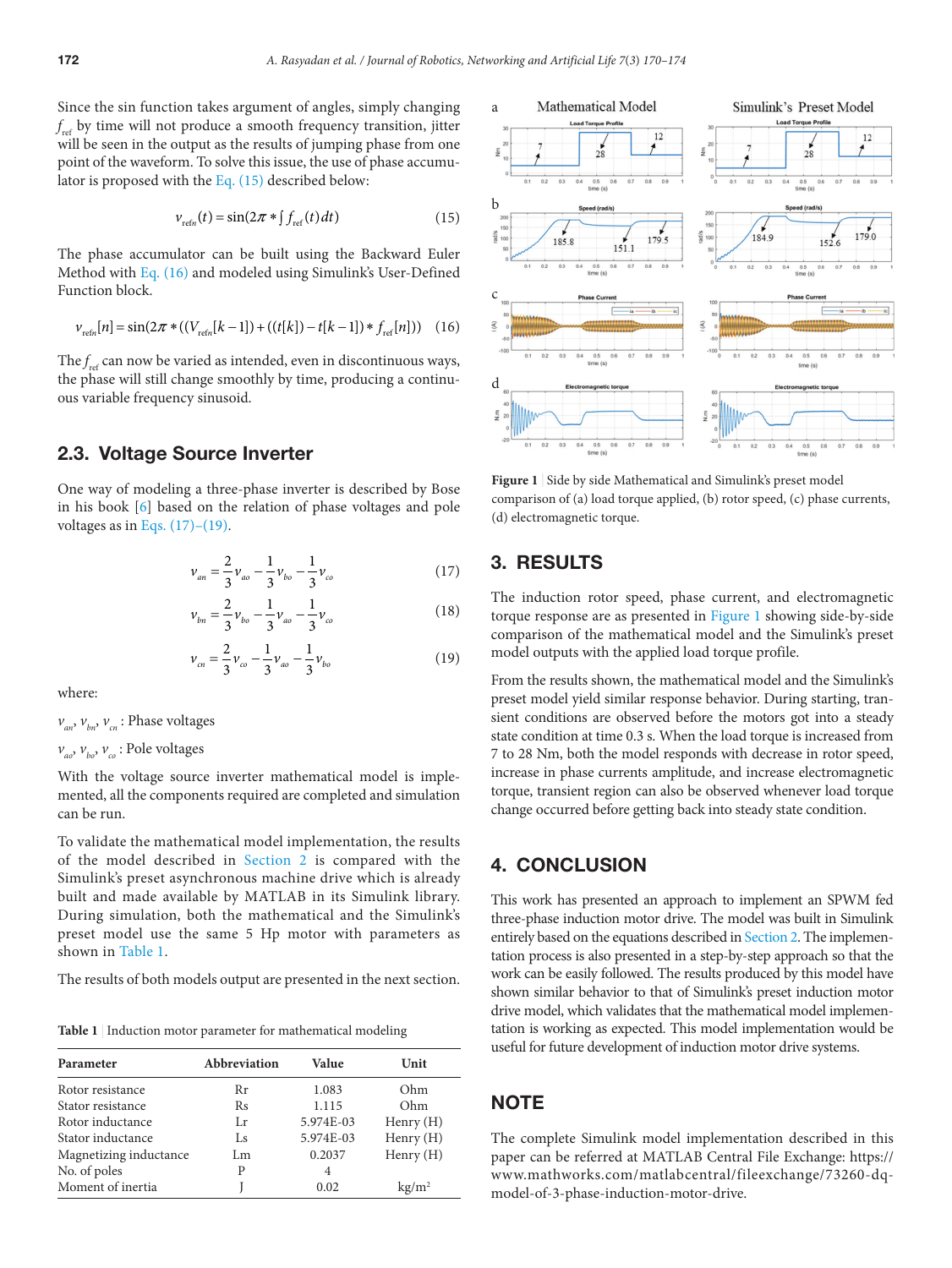# CONFLICTS OF INTEREST

The authors declare they have no conflicts of interest.

# **REFERENCES**

- <span id="page-3-0"></span>[\[1\]](#page-0-1) [M.J. Asif, T. Shahbaz, S.U. Hassan, S.T.H. Rizvi, Mathematical](https://doi.org/10.1109/INMIC.2016.7840144) [modelling of 3-phase induction motor to study the Torque](https://doi.org/10.1109/INMIC.2016.7840144) [vs. Speed characteristics using MATLAB Simulink, 2016](https://doi.org/10.1109/INMIC.2016.7840144) [19th International Multi-Topic Conference \(INMIC\), IEEE,](https://doi.org/10.1109/INMIC.2016.7840144) [Islamabad, Pakistan, 2016, pp. 1–7.](https://doi.org/10.1109/INMIC.2016.7840144)
- <span id="page-3-1"></span>[\[2\]](#page-0-2) [U. Zangina, U. Zainab, M.I. Ilyasu, M.A. Yusuf, I.B. Shahu,](https://doi.org/10.9790/2402-0536771) [I.H. Jibrin, et al., Implementation of the three-phase induction](https://doi.org/10.9790/2402-0536771) [machine model using simulink / S-Function, IOSR J. Environ.](https://doi.org/10.9790/2402-0536771) [Sci. Toxicol. Food Technol. 5 \(2013\), 67–71.](https://doi.org/10.9790/2402-0536771)
- <span id="page-3-2"></span>[\[3\]](#page-0-3) [B. Ozpineci, L.M. Tolbert, Simulink implementation of induc](https://doi.org/10.1109/IEMDC.2003.1210317)[tion machine model - a modular approach, IEEE International](https://doi.org/10.1109/IEMDC.2003.1210317)  [Electric Machines and Drives Conference \(IEMDC\), IEEE,](https://doi.org/10.1109/IEMDC.2003.1210317)  [Madison, WI, USA, 2003, pp. 728–734.](https://doi.org/10.1109/IEMDC.2003.1210317)
- <span id="page-3-3"></span>[\[4\]](#page-0-4) A.W. Leedy, Simulink/MATLAB dynamic induction motor model for use as a teaching and research tool, Int. J. Soft Comput. Eng. 3 (2013), 102–107.

# AUTHORS INTRODUCTION

#### **Mr. Amir Rasyadan**



He received Master of Engineering Technology degree from University of Kuala Lumpur in 2019. His research interests include industrial automation, digital signal processing, and power electronics.

#### **Dr. Pranesh Krishnan**



He is currently serving as a Post-Doctoral Researcher at Malaysian Spanish Institute, Universiti Kuala Lumpur, Kulim, Malaysia. He completed his Masters (Mechatronics) and PhD (Mechanical) from Universiti Malaysia Perlis, Malaysia. He obtained his Bachelors (Information Technology) degree from Anna University, India. He is a member of IEEE, and a Graduate

Technologist from MBOT. His research interests include Signal Processing, Driver Drowsiness and Machine Learning.

- <span id="page-3-4"></span>[\[5\]](#page-0-5) [J.K. Kim, E.S. Cho, Y.K. Lee, J.W. Lee, J.H. Lee, C++ based dynamic](https://doi.org/10.1109/ITEC-AP.2016.7512961) [model of AC induction motor in discrete time domain, 2016 IEEE](https://doi.org/10.1109/ITEC-AP.2016.7512961) [Transportation Electrification Conference and Expo \(ITEC\), Asia-](https://doi.org/10.1109/ITEC-AP.2016.7512961)[Pacific \(ITEC\), IEEE, Busan, South Korea, 2016, pp. 272–276.](https://doi.org/10.1109/ITEC-AP.2016.7512961)
- <span id="page-3-5"></span>[\[6\]](#page-0-6) B.K. Bose, Modern power electronics and AC drives, Prentice Hall PTR, Upper Saddle River, NJ, 2002.
- <span id="page-3-6"></span>[\[7\]](#page-0-7) [E.R.C. da Silva, E.C. dos Santos, B. Jacobina, Pulsewidth mod](https://doi.org/10.1109/MIE.2011.941120)[ulation strategies, IEEE Ind. Electron. Mag. 5 \(2011\), 37–45.](https://doi.org/10.1109/MIE.2011.941120)
- <span id="page-3-7"></span>[\[8\]](#page-0-8) [A. Rasyadan, Z. Ibrahim, T.M.A. Bin Tuan Dir, S. Yaacob,](https://doi.org/10.1109/ICASSDA.2018.8477626) [Modeling of time domain analysis for single and double open](https://doi.org/10.1109/ICASSDA.2018.8477626)[circuit inverter switch faults in three-phase induction motor](https://doi.org/10.1109/ICASSDA.2018.8477626) [drives, 2018 International Conference on Computational](https://doi.org/10.1109/ICASSDA.2018.8477626) [Approach in Smart Systems Design and Applications \(ICASSDA\),](https://doi.org/10.1109/ICASSDA.2018.8477626) [IEEE, Kuching, Malaysia, 2018, pp. 1–7.](https://doi.org/10.1109/ICASSDA.2018.8477626)
- <span id="page-3-8"></span>[\[9\]](#page-1-9) [P.C. Krause, S.D. Sudhoff, O. Wasynczuk, S.D. Pekarek, Analysis](https://doi.org/10.1002/9781118524336) [of electric machinery and drive systems, Second ed., in: M.E.](https://doi.org/10.1002/9781118524336)  [El-Hawary \(Ed.\), John Wiley & Sons, 2002.](https://doi.org/10.1002/9781118524336)
- <span id="page-3-9"></span>[\[10\]](#page-1-10) O. Chee-Mun, Dynamic simulation of electric machinery: using MATLAB/simulink, Prentice Hall, Upper Saddle River, NJ, 1998.
- [\[11\]](#page-1-11) I. Husain, Electric and hybrid vehicles: design fundamentals, CRC Press, Boca Raton, London, New York, Washington, D.C, 2003.

#### **Prof. Dr. Sazali Yaacob**



He completed his PhD and MS degrees from the University of Southampton and the University of Surrey, United Kingdom respectively. He has published over 300 articles in conferences and journals. He is a life member of Institute of Engineers and recipient of a number of awards.

#### **Dr. Mohamed Rizon**



He graduated Doctor of Engineering at Department of Computer Science and Intelligence System in Oita University, Japan. He was a Professor of Biomedical Technology in King Saud University, Saudi Arabia in 2010. He served at MIEC, Fuzhou University, China in 2019. Currently, he is a Professor at Department

of Electrical and Electronics, UCSI University, Malaysia.